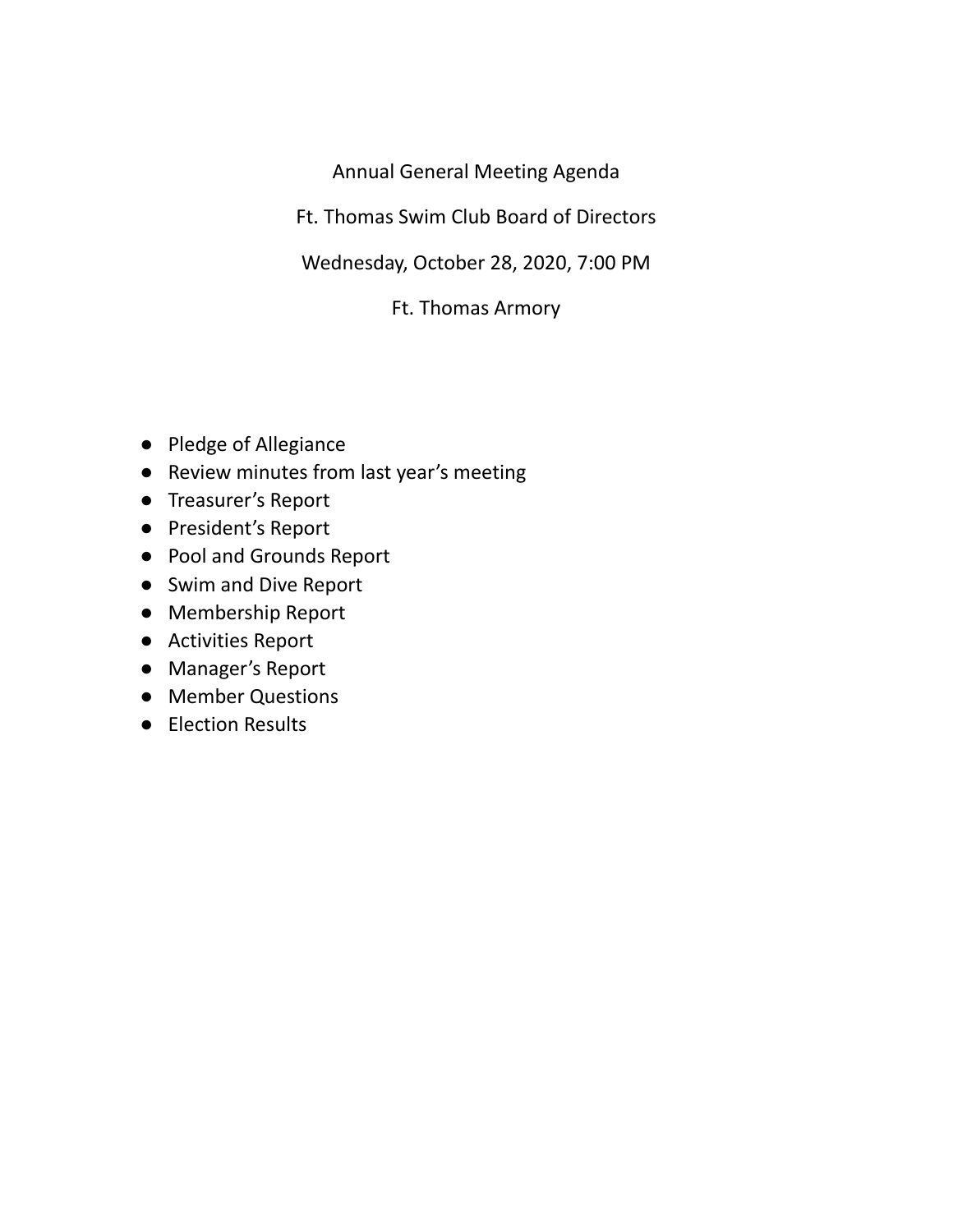### **Review of the Previous Annual Meeting Minutes**

The minutes from the previous annual meeting had already been reviewed and approved.

### **Treasurer's Report**

Due to the unusual circumstances of operating this season during Covid 19, the overall revenues from guest fees (due to limited or no guests) as well as concession sales were down. However, overall expenses were also down so we ended the season with an operating margin that was consistent with the past three years and leaves the pool in a comfortable financial situation for the upcoming season. For more detailed financial information please contact the Board directly.

## **President's Report**

Well thank goodness our pool was open this summer. It was a season unlike any experienced in our 60-year history. And here's to hoping we don't see anything like it in the next 60. I still recall receiving texts, emails, and calls saying it's not looking good for pools this summer or so and so swim club decided to cancel their season. Fortunately for all of us our board and staff remained flexible and prepared us up to open the as soon as the powers that be allowed. Even though it wasn't the same, the overall sense was that it was great to have some sense of normalcy during these crazy times.

I'd like to thank our management team and staff for a job well done this summer. We had to get creative, jump through hoops, and remain flexible to make this a fun and safe season for our members. Thank you to our members for your understanding that we were operating under difficult circumstances this summer and had to implement some rules to make our club as safe as possible. Hopefully 2021 can get us back to true normalcy.

A special thank you to board member Tricia Powell for your dedicated efforts to our board over the last 3 years. Your contributions to our club's direction and organization are truly appreciated. The entire board dedicated a great deal of time and effort into making 2020 a wonderful experience for our members. We have a great team of individuals who truly care about making our pool even better than when we started. Thank you!!!

A couple items I would like to highlight:

- Thank you to Ashton Foley and James Beasey for volunteering their time to paint the shark mural inside the club and the front sign. If you have any artistic needs Ashton is extremely creative and would love to assist with your project. He can be contacted at [ashton.foley22@gmail.com.](mailto:ashton.foley22@gmail.com)
- We had several off-season improvements that both beautify our facility as well as allow for more dependable pool operation. A special thank you to Branch Out Design who designed our landscaping as well as provided input on the exterior painting transformation. The club looked amazing this summer and we cannot wait for the plantings to mature and provide a more pleasant environment for our members.

Have a safe winter and can't wait to see you all Memorial Day weekend!

#### Bob Borchardt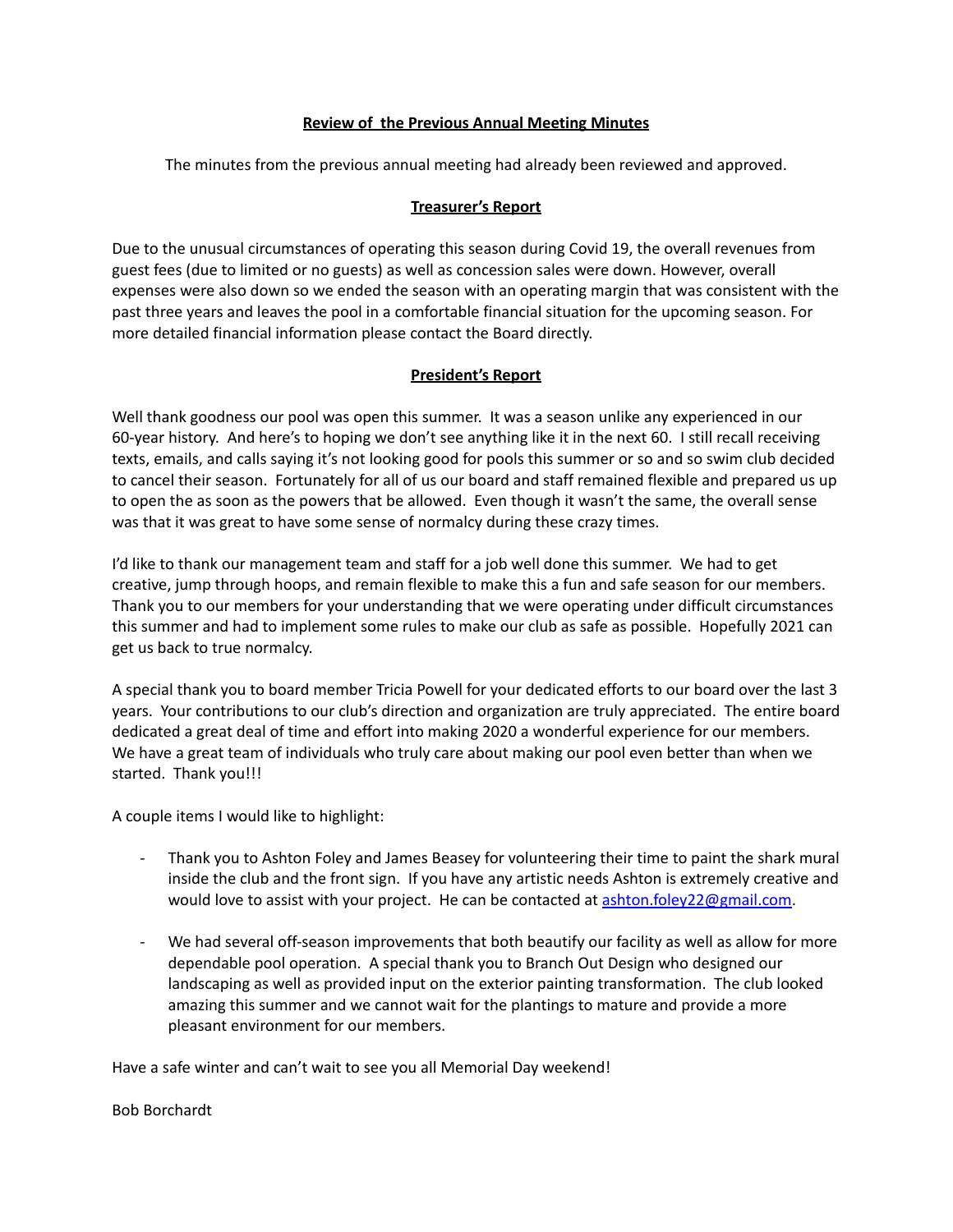President Fort Thomas Swim Club

# **Pool & Grounds Report**

## Major Projects 2020

- Installed Control Pump/pump replacement
- Landscaping install/clean up/spruce up
- Painted the swim club
- Skylight roof repair
- Mural Paintings
- Patio Cleaning
- Plexiglass repair on the swim team record board

# Projects for consideration 2021

- Deck repair look at repairing the deck next to the concession stand
- Roof- replacing roof on all buildings, replace/remove skylights, and remove pallets from the roof.
- Pressure wash/clean the pool deck again
- Paint bathrooms
- Repair landscaping walls?
- Look for new lawn service for 2021

# **Swim & Dive Report**

As with everything in 2020, our swim season was thrown for a loop when the Northern Kentucky Swim League cancelled the swim and dive season due to COVID 19. Fortunately for our kids, our amazing coaching staff went above and beyond to provide our swim club a modified swim and dive experience. Our Sharks swim team held a socially distanced 4-week practice schedule followed by an inter-squad swim meet. The dive team held a 2-week clinic culminating in an inter-squad dive meet.

We cannot thank our coaches enough for going above and beyond to work within the restrictions providing our children a much-needed athletic activity while bringing some normalcy to our summer. Thank you for all your hard work;

Swim Team Staff - Kevin Kampschmidt, Beth Ann Griffith, Savannah Brady, and Abby Verst.

Dive Team Staff - Abby Weyer and Lindsey Van Orsdel.

A special shout out to Kevin Kampschmidt who would not allow this summer to go by without a swim season. At every roadblock he found a solution and went above and beyond to make this happen for our members. Thank you!

# **Membership Report**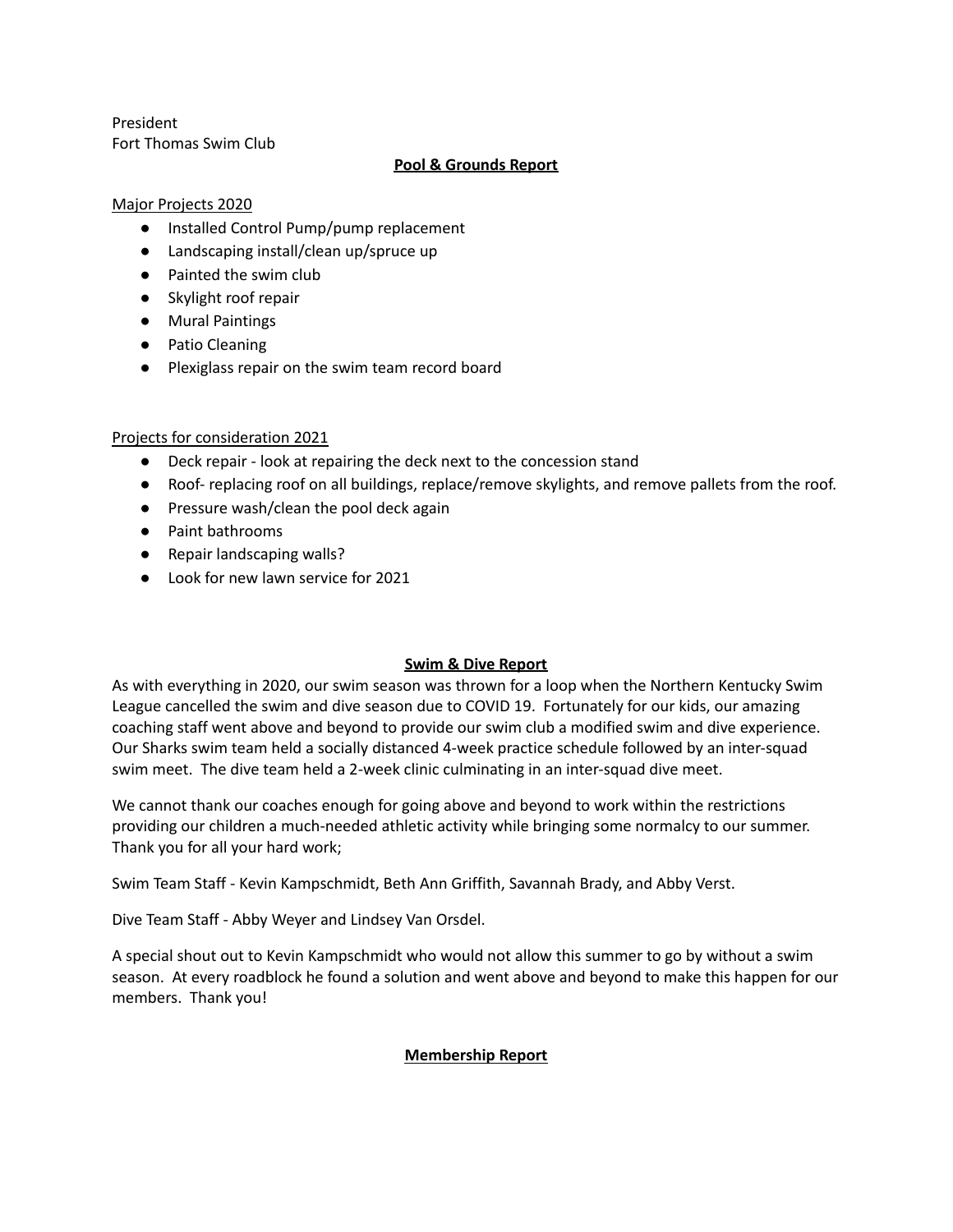The 2020 swim season started and ended with 550 memberships. There were 37 membership certificates turned in prior to the pool opening. In order to fill the 37 open memberships, 87 names on the waiting list were contacted. Of the 87 names contacted, 33 declined a membership and 17 deferred. The FTSC Board offered a one year deferment due to Covid-19.

We currently have a waiting list of 613 names. In October of 2019 there were 623 names on the list.

We had 34 Alumni passes. 23 were singles and 11 were a couple resulting in 44 Alumni members.

Respectfully submitted,

Lori Bardgett

Membership Chair

FTSC Board of Directors

### **Activities Report**

Unfortunately, due to COVID 19 restrictions and efforts to maintain social distancing at the pool, the board made the difficult decision to cancel most events for the summer. We were able to safely keep the cookouts and all 3 cook outs were successful!

Food Truck Friday was also a success, and we are looking to add more Food Truck Friday's next summer!

We hope we will be able to resume all activities in 2021.

#### **MANAGER'S REPORT 2020**

We had a fantastic summer considering our start – or lack thereof. Members seemed to be very happy to be open. We had many "Thank You's" throughout the summer. I personally think it saved many frustrated kids and parents after being quarantined for so long. Everyone seemed to be well-behaved and much calmer this year. To be outside and active was a blessing!

We tried to emphasize social distancing (a term I hope never to use again), and 6 feet spacing at the concession and the diving boards. The kids did very well with the new rules, probably because they were so happy to be at the pool. The members seemed to like the cleaning process we adopted and all the hand sanitizers. I was so happy we could staff the pool so we could keep the pool open into September to help make up for being closed in June. Basically, we were open only one week less than any other year. The concession stand workers did a great job wearing masks the entire time and gloves. The front desk workers had a lot more work to do with forms to be signed and entered in the computer, questions, hand sanitizing, and entering their attendance into the computer. Lifeguards did a lot of extra cleaning.